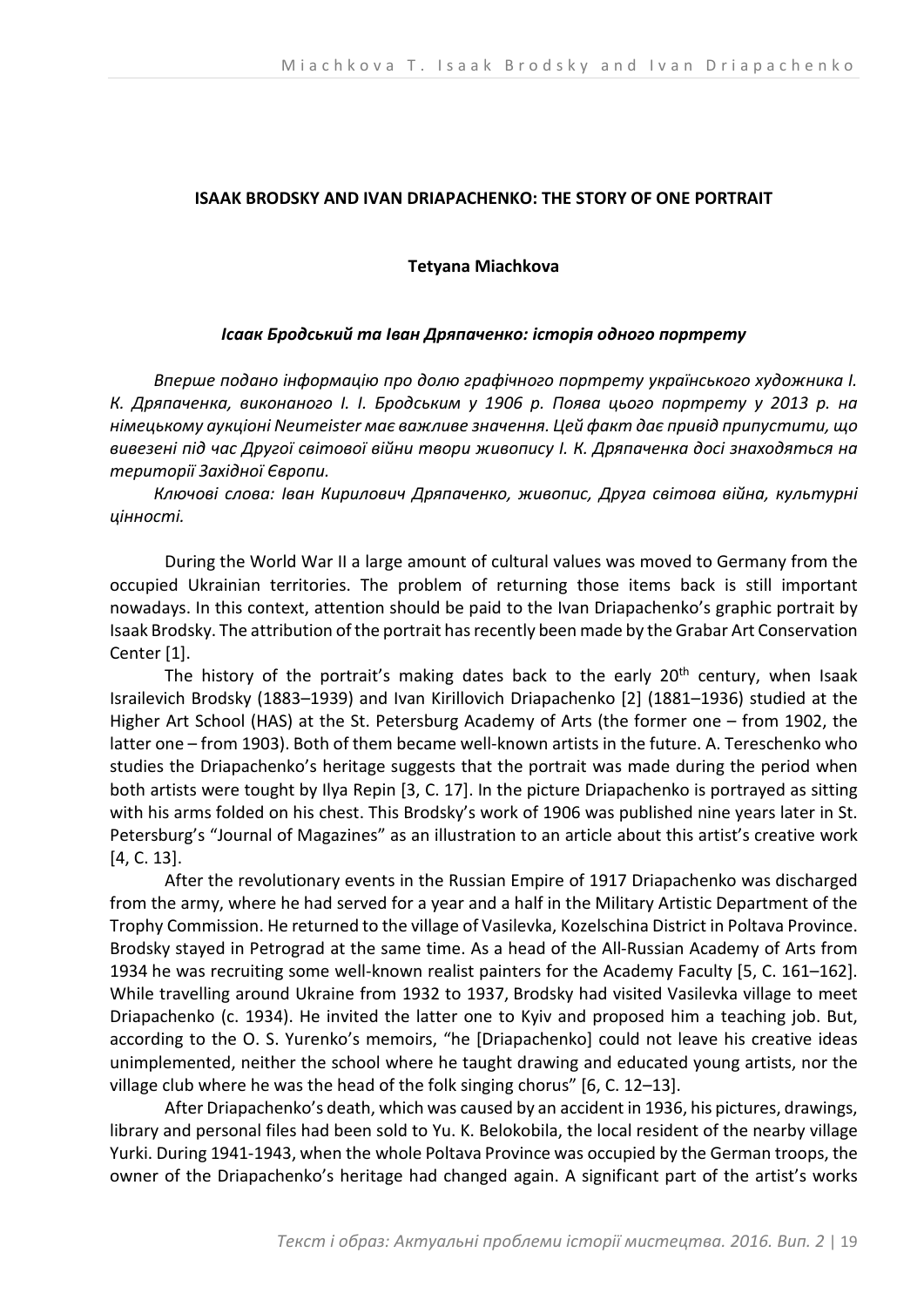came to the hands of Kittlitz, the governor of the Kozelschina village. He then secretly transported those items to Germany [7, арк. 1–15; 8, арк. 1-15].

Nothing has been known about the Driapachenko's heritage destiny for seventy years. In October 2015 the Grabar Art Conservation Center received a "Portrait of a sitting man" authored by



*Ivan Driapachenko, 1906*

I. I. Brodsky (1906, paper, graphite and black pencil, 50.5х34). The author of this paper, who has studied I. K. Driapachenko's work for some time, helped to identify the personality of the depicted figure. After the experts' examination of the work was determined as "a Portrait of the artist I. K. Driapachenko". Their conclusion states that the work "is surely of a high museum value" [1]. Current owner of the 'Portrait of the artist Driapachenko" is Mr. A. V. Koshelev (Moscow, the Russian Federation) who had bought it on September 18, 2013 at the Neumeister Auction (Munich, Germany) as a "Portrait of Valentin Serov (1865– 1911)" (Lot № 433, the hammer price was € 3,000) [9].

One can assume that the portrait of Ivan Driapachenko painted by Isaak Brodsky belongs to those cultural values which were moved illegally from the territory of Ukraine during the World War II. As far as this pencil drawing survived to the present day, one could suggest that some of the Driapahenko's works still remain in Germany or other countries of Western Europe.

At present, there are only a few dozens of graphic and painting works by Ivan Driapachenko available in museums of Ukraine, Russia and the

Republic of Belarus [10, С. 32–33]. Therefore, the search for his lost heritage should be continued with the aim to enrich the national treasury of the Ukrainian fine art.

# **Список джерел та літератури**

- 1. Экспертное заключение № 153. ЭК 173-15 от 15 октября 2015 г., Всероссийский художественный научно-реставрационный центр имени академика И. Э. Грабаря.
- 2. Дряпаченко Иван Кириллович // Арт-галерея Nostalgie: живопись соцреализма [Электронный ресурс]. – Режим доступа: http://art-nostalgie.com.ua/Dryapachenko.html. – Название с экрана. – Дата обращения: 21.12.2014.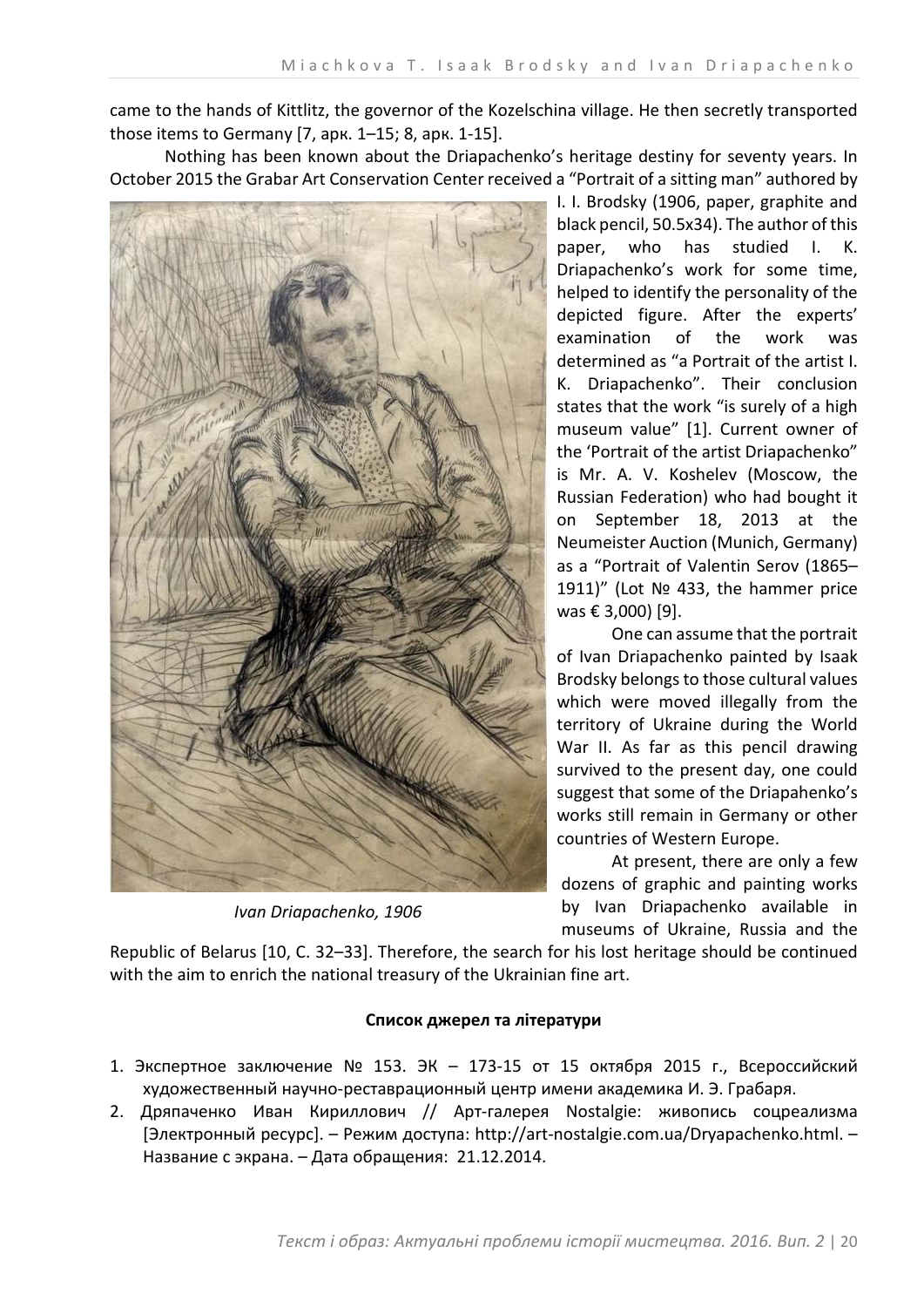- 3. Ніколаєва Т. Повернення з небуття (архівні документи про українського художника І. Дряпаченка) / Т. Ніколаєва // Архіви України. − К., 2013. − № 4 (286). − С. 147.
- 4. Лукомский Г. В мастерской И. И. Бродского / Г. Лукомский // Журнал журналов. − Петербург, 1915. − № 3. − С.13.
- 5. Бродский И. И. И. Бродский. Статьи. Письма. Документы / И. Бродский. М.: Советский художник, 1956. – С. 161-162.
- 6. Бабенко В. Його зоря / В. Бабенко // Украіна. − К., 1981. − № 35. − С. 12−13.
- 7. Центральний державний архів-музей літератури і мистецтва України, м. Київ (ЦДАМЛМ України), ф. 1144, оп. 1, спр. 16, арк..1−15.
- 8. Центральний державний архів-музей літератури і мистецтва України, м. Київ (ЦДАМЛМ України), ф. 290, оп. 1, спр. 210, арк. 1-15.
- 9. Bildnis des Künstlerfreundes Valentin Serov (1865-1911) // Artprice: The World Leader In Art Market Information [Електронний ресурс]. - Режим доступу: http://www.artprice.com/artist/49661/isaak-izrailovich-brodskij/drawingwatercolor/7936667/bildnis-des-kunstlerfreundes-valentin-serov-1865-1911?p=1 . - Назва з экрану. – Дата звернення: 23.06.2016.
- 10. Ніколаєва Т. Втрачена спадщина художника Івана Дряпаченка / Т. Ніколаєва // Українська культура. – К., 2014. − № 6. − С. 32–33.

### **References**

- 1. Expert report number 153. EC−173−15 from October 15, 2015, The Grabar Art Conservation Center.
- 2. Driapachenko Ivan Kirillovich. In: Art Gallery Nostalgie: socialist realism paintings [Web resource]. – Access mode: http://art-nostalgie.com.ua/Dryapachenko.html. – Title screen. – Date of enquiry: 21.12.2014.
- 3. NIKOLAEVA, T. (2013), 'Return from oblivion (archival documents about Ukrainian artist I. Driapachenko', *Ukrainian Archives,* 4(286), 147.
- 4. LUKOMSKIY, H. (1915), 'In I. Brodsky's workshop', *The Journal of Magazines* 3, 13.
- 5. BRODSKY I. (1956) *Brodsky. Articles. Letters. Documents.* Moscow: Soviet artist, 161−162.
- 6. BABENKO V. (1981), 'His dawn', *Ukraine* 35, 12−13.
- 7. Central State Archive-museum of Literature and Arts of Ukraine, Kyiv (CSAMLA of Ukraine), f. 1144, op. 1, ref. 16, p. 1−15.
- 8. Central State Archive-museum of Literature and Arts of Ukraine, Kyiv (CSAMLA of Ukraine), f. 290, op. 1, ref. 210, p. 1−15.
- 9. Bildnis des Künstlerfreundes Valentin Serov (1865-1911). Artprice: The World Leader In Art Market Information [Web resource]. – Access mode: http://www.artprice.com/artist/49661/isaak-izrailovich-brodskij/drawingwatercolor/7936667/bildnis-des-kunstlerfreundes-valentin-serov-1865-1911?p=1. – Title screen. – Date of enquiry: 23.06.2016.
- 10. NIKOLAEVA T. (2014) 'Artist Ivan Drіapachenko's lost heritage', *Ukrainian culture* 6, 32–33.